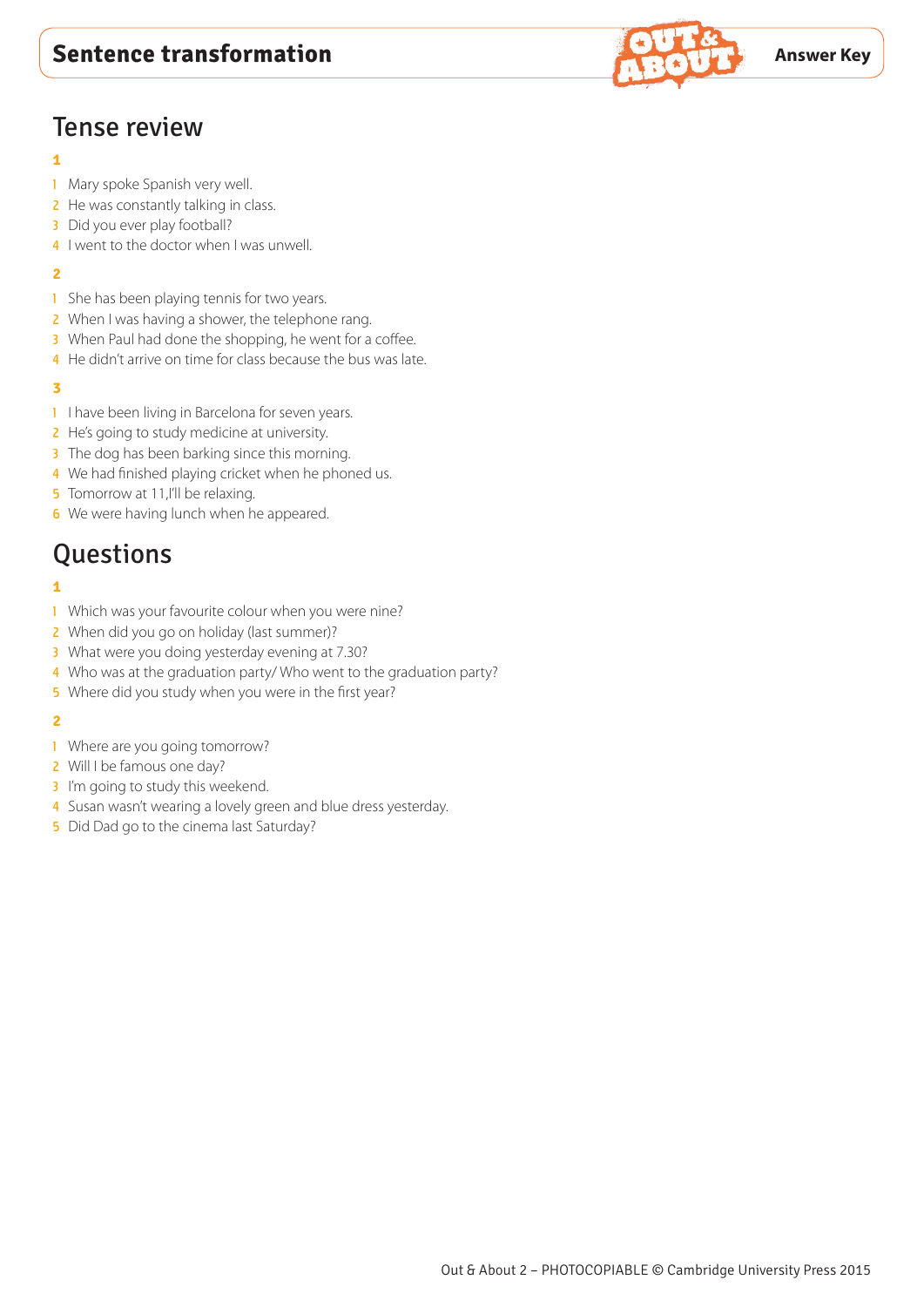

# Modal verbs

## 1

- 1 He can't be very tired.
- 2 She couldn't run for many hours.
- 3 It can't be a storm.
- 4 It might not be dangerous.

#### **2**

- 1 Tom and Mary might not come to the party (because they have a lot of homework).
- 2 He can't fail (because he has studied a lot).
- 3 I could be getting a cold (because I don't feel well).
- 4 He must have a lot of money (as he's always buying things).

### **3**

- 1 She could / might / may have left them in the office.
- 2 The bus could/ might/ may have been late.
- 3 You must have seen me.
- 4 He could / might / may have failed Maths.

- 1 He can't have missed his flight.
- 2 I must have left them at home.
- 3 My parents could be happy because they have seen my school report..
- 4 Peter may have overslept.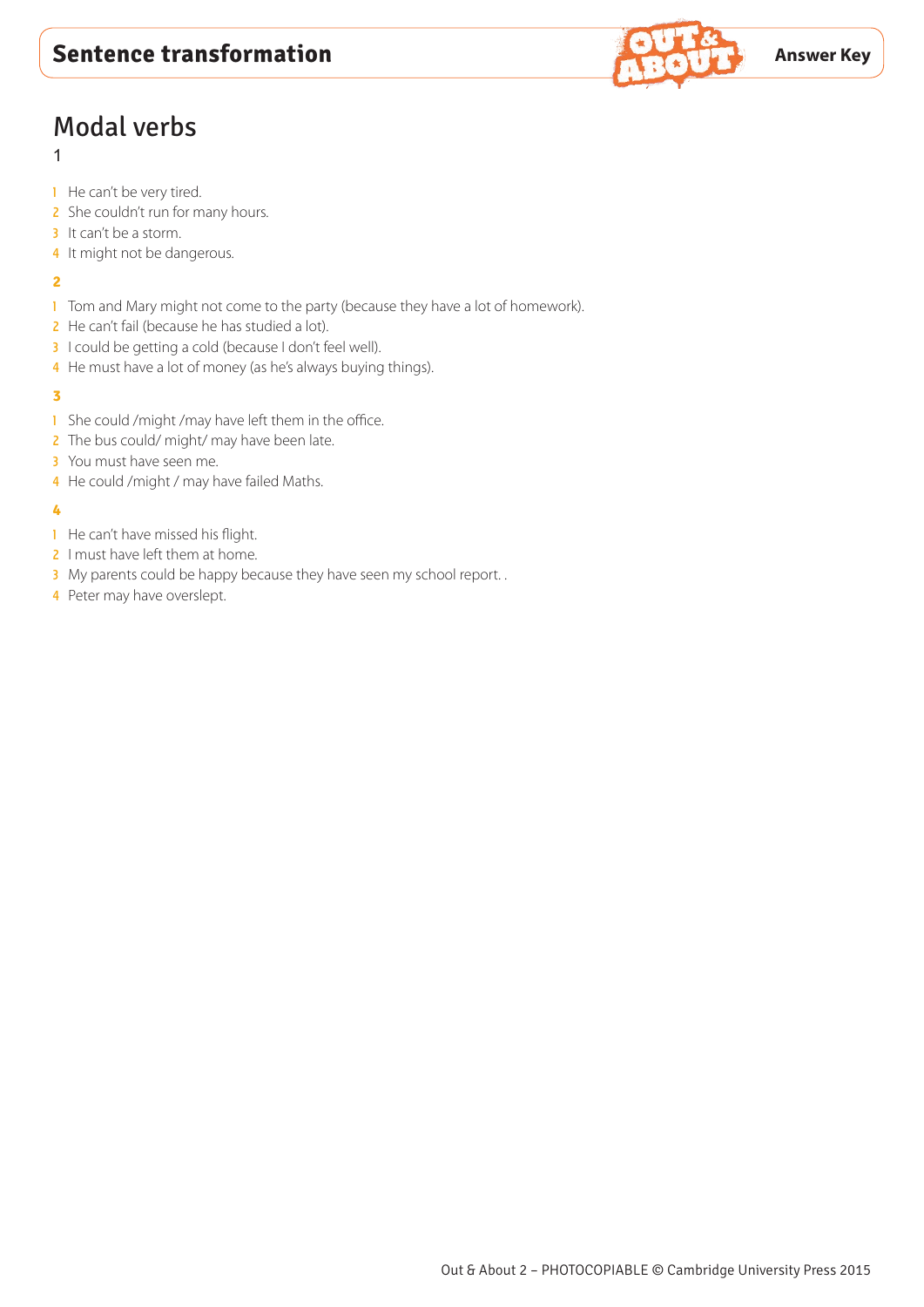

# Conditional possibility

### **1**

- 1 If we hadn't been late, we'd have had time to visit him.
- 2 If I hadn't bought an expensive dress, I would have had some money left.
- 3 If he wants to get good marks, he has to study hard.
- 4 If you run so fast, you could break your leg.
- 5 If he wasn't / weren't so busy, he would spend more time with his friends.

### **2**

- 1 Unless you stop complaining, I won't go on holiday with you.
- 2 Provided / providing (that) he knows you are interested, he will wait for you.
- 3 Even if he asked her out, Helen wouldn't want to go out with him.
- 4 As long as he keeps his room tidy for a month, his parents will let him go camping.

#### **3**

- 1 I wish I hadn't hurt my foot. / I wish I could play tennis this weekend.
- 2 I wish he had learnt to play a musical instrument.
- 3 I wish I didn't have to study for my exams.
- 4 I wish my teacher didn't always give us homework.

#### **4**

- 1 If only I had said hello when I saw Mike.
- 2 If only I had say goodbye to my mother this morning.
- 3 If only I had studied last week...
- 4 If only I didn't fight with my sister.

- 1 If Diego liked the country, he would go to France.
- 2 I wish there were some nice shops where I live.
- 3 If only I had some money to buy my sister a present for her  $18<sup>th</sup>$  birthday.
- 4 Unless Peter tells me what happened, I'll be very annoyed.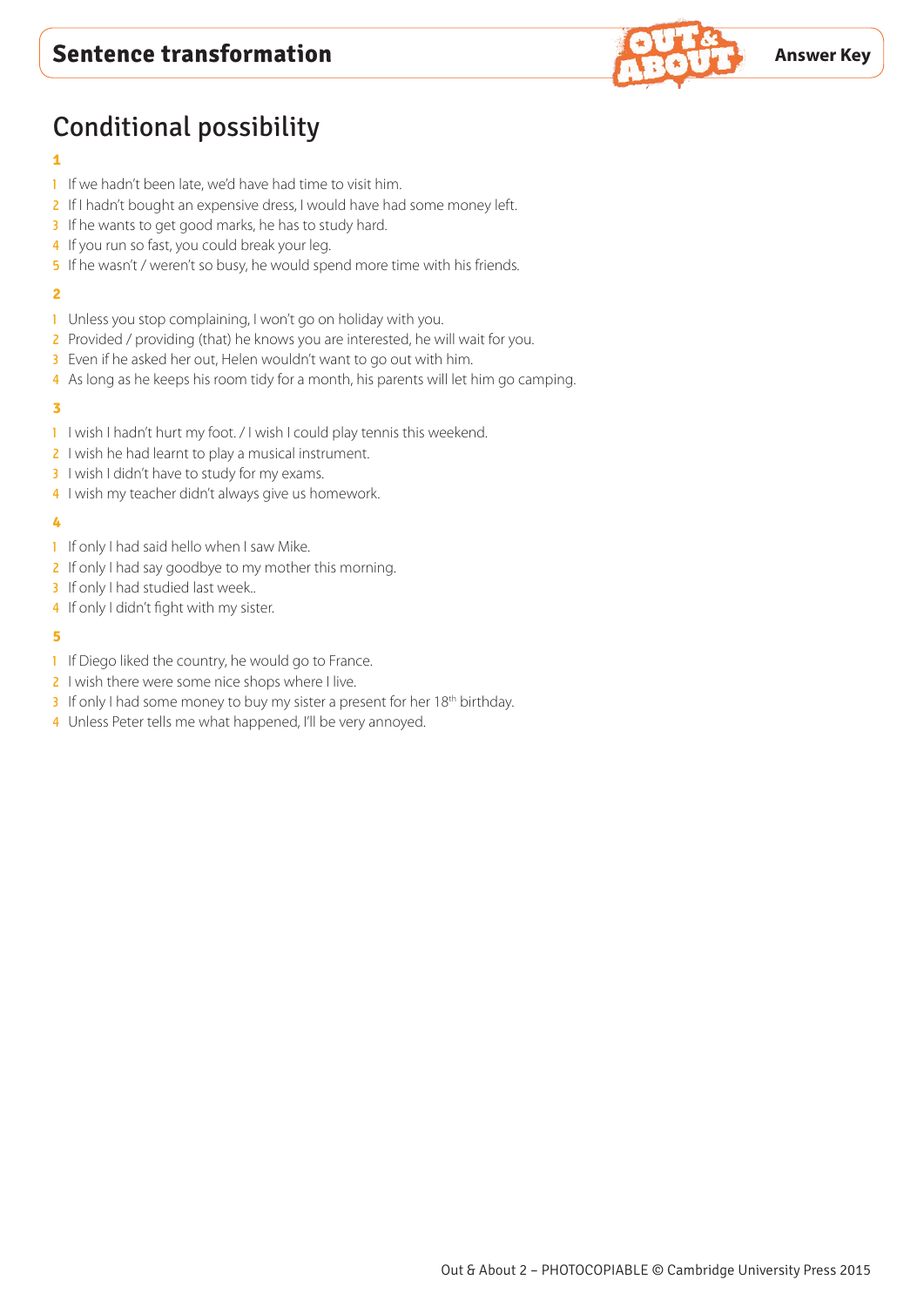# The passive

## **1**

- 1 A brilliant match was played on Saturday by the team.
- 2 How many books have been written by him?
- 3 Is furniture sold in that shop?
- 4 Two nurses were jailed for falsifying health records (by the authorities).
- 5 190 Christmas trees have been stolen in Manchester by thieves.
- 6 16 year olds won't be allowed to vote in the next EU election (by the government).
- 7 A collection of prints have been donated to the Tate by a US pop artist.
- 8 Hundreds of homes across Cumbria were destroyed by the storm.

#### **2**

- 1 We have just picked these lemons from the tree.
- 2 He asked me to pick him up at midnight.
- 3 You have to do it!
- 4 He sold all his old books.
- 5 Are you preparing breakfast?
- **6** They sell deck chairs on the beach.
- 7 Nobody could solve the mathematical problem.
- 8 They lost their passports.

- 1 It is known that he is a great singer.
- 2 It wasn't expected that they would arrive so early.
- 3 It isn't believed that there is life in outer space.
- 4 It is said that he is a multimillionaire!
- 5 It is predicted that global warming will destroy our planet.
- 6 It is estimated that the first driverless car will be available on the market in 2020.
- 7 It is reported that pay rises will fade fast!
- 8 It is considered to be one of the best films the world has ever seen.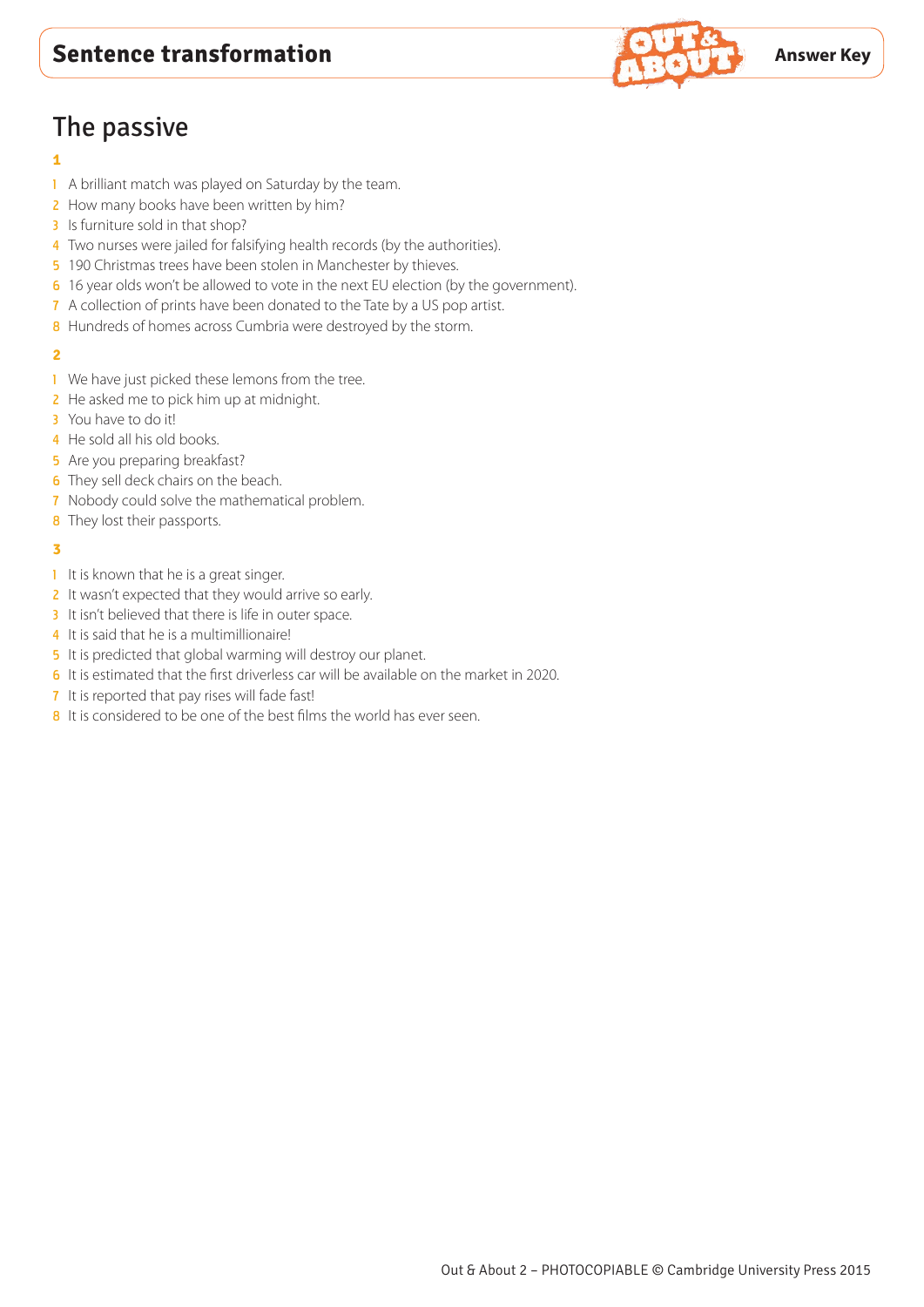

# Reported speech

### **1**

- 1 Carmen said that she had never liked chocolate ice cream.
- 2 Peter told his mum that his headache had got worse and worse as the day had gone on.
- 3 Olivia pointed out that they spoke Welsh in Wales as well as English.
- 4 Jake said that Harry had been talking to the next door neighbour that morning.
- 5 Lucy told her dad that Sophie and Greg would be arriving in Prague half an hour later.
- 6 Daniel said that Claire had been cleaning the house all morning and that no one had helped her.
- 7 Will told me that he might invite Tim and Nick to his birthday party, but that he wasn't sure at that time.
- 8 Alex said that his mum and dad would give him some money if he passed all his exams.

#### **2**

- 1 The head teacher wanted to know where I was going.
- 2 My grandma wondered if I had got my birthday card and the money.
- 3 Sophie wanted to know how long the train to Liverpool took.
- 4 Claire asked what time their flight arrived?
- **5** Charlotte wondered when Sam's birthday was.
- **6** Josh wanted to know what I was doing there.
- 7 George asked if anybody saw me go in to the house.
- 8 Hannah wondered when I thought they would come and visit us again.

- 1 Emma asked what time they had to leave that day.
- 2 'I'm sorry I'm late!'
- 3 'What time can I see the bank manager?'
- 4 David complained that the maths teacher never explained things properly.
- 5 Gemma warned me that I had better not forget to do my homework again or that I would be in trouble!
- 6 'I promise I'll think about taking you to the cinema next weekend'.
- 7 Laura advised me to read the book and that it was absolutely fantastic. Matt admitted to breaking the radio.
- 9 'I suggest you find out about the injections you may need before travelling to India'.
- 10 'I'm going to buy a new car', Frank told me.